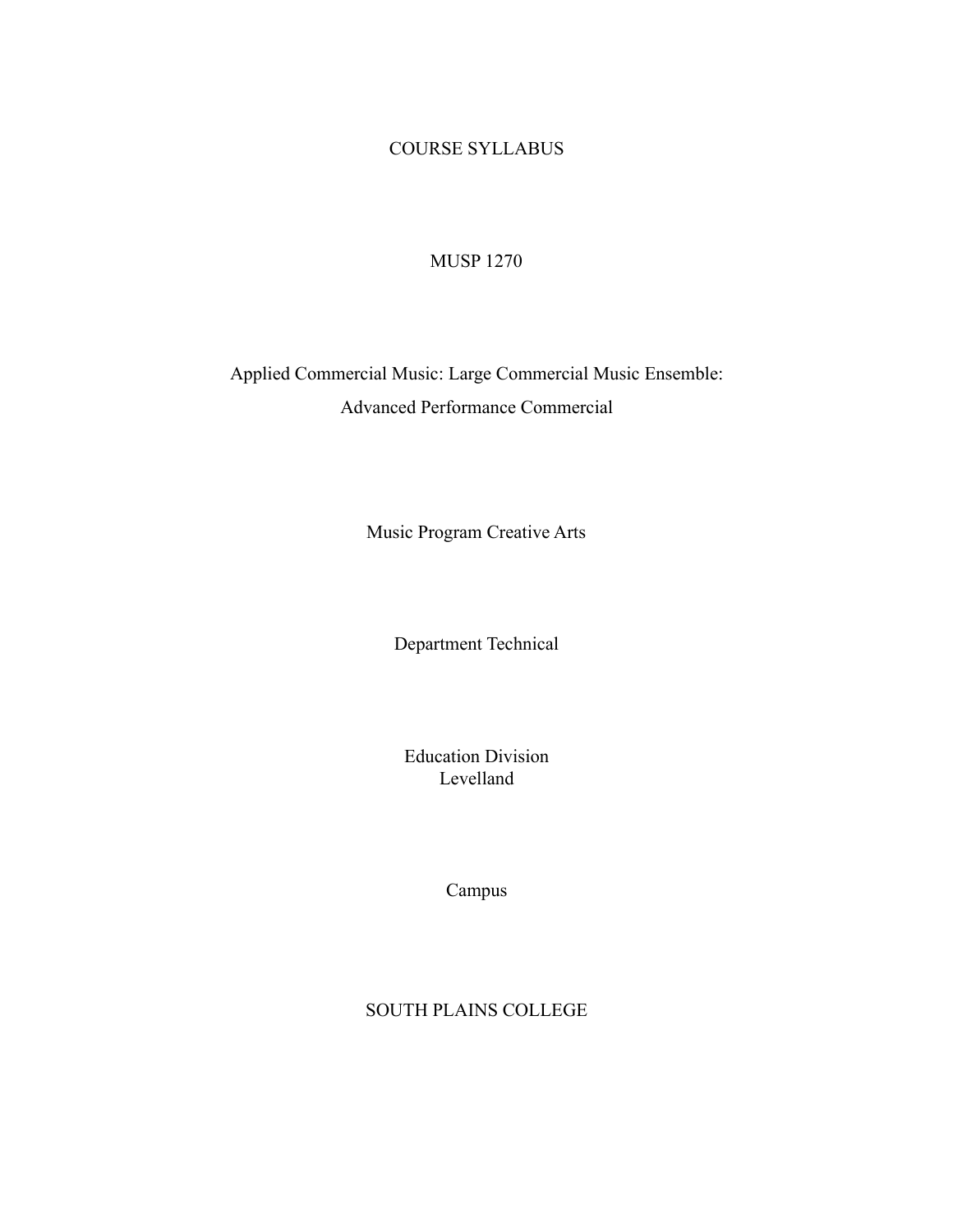COURSE TITLE: MUSP 1270 Applied Commercial Music: Large Commercial Music Ensemble: Advanced Performance

South Plains College Improves Each Student's Life.

\*\*\*\*\*\*\*\*\*\*\*\*\*\*\*\*\*\*\*\*\*\*\*\*\*\*\*\*\*\*\*\*\*\*\*\*\*\*\*\*\*\*\*\*\*\*\*\*\*\*\*\*\*\*\*\*\*\*\*\*\*\*\*\*\*\*\*\*\*\*\*\*

#### I. GENERAL COURSE INFORMATION

- A. Course Description: Prerequisites: Audition and instructor approval. This course assists students in attaining and perfecting the skills necessary for proficient, professional quality musical performances. Objectives are realized through practice of technique, application of techniques to musical styles being rehearsed combined with careful and strategically planned staging of public performances. This course may be repeated for credit.
- B. Course Learning Outcomes: End of Course Learning Outcomes: Demonstrate rehearsal skills to include ensemble precision, intonation, sight-reading, sound, and style; demonstrate applicable repertoire; demonstrate appropriate improvisational ability; and present prepared material in multiple, live, broadcasted performances scheduled throughout the semester.
- C. Academic Integrity: Refer to College Catalog p.23.
- D. SCANS and Foundation Skills: This course will provide the following SCANS skills: C-1,3,4,5,6,7,9,12,13,14,15,17,18,20; and the following foundation skills: F-1, 2, 5,6,7,8,9,10,11,12,13,14,15,16,17. (Note: a complete list of SCANS competencies and foundation skills is located on the reverse side of the title page.)
- E. VERIFICATION OF WORKPLACE COMPETENCIES: successful completion of this course will equip the students with the skills necessary to complete the Capstone Experience presented at the end of the fourth semester of study for degree candidates.

**Capstone Experience**: Students seeking the A.A.A. Degree or Certificate in Commercial Music must satisfactorily complete specific requirements 1] As a performer in a full-length televised public performance (music festival), and 2] by passing all applicable Barrier Exams.

These festivals occur twice a year (once at the completion of the fall and spring semesters).

- II. SPECIFIC COURSE / INSTRUCTOR REQUIREMENTS:
- A. Textbook and Other Materials: Handouts provided by instructor. Students need to bring handouts to every rehearsal. Students need to keep a folder of charts, as a significant part of their grade.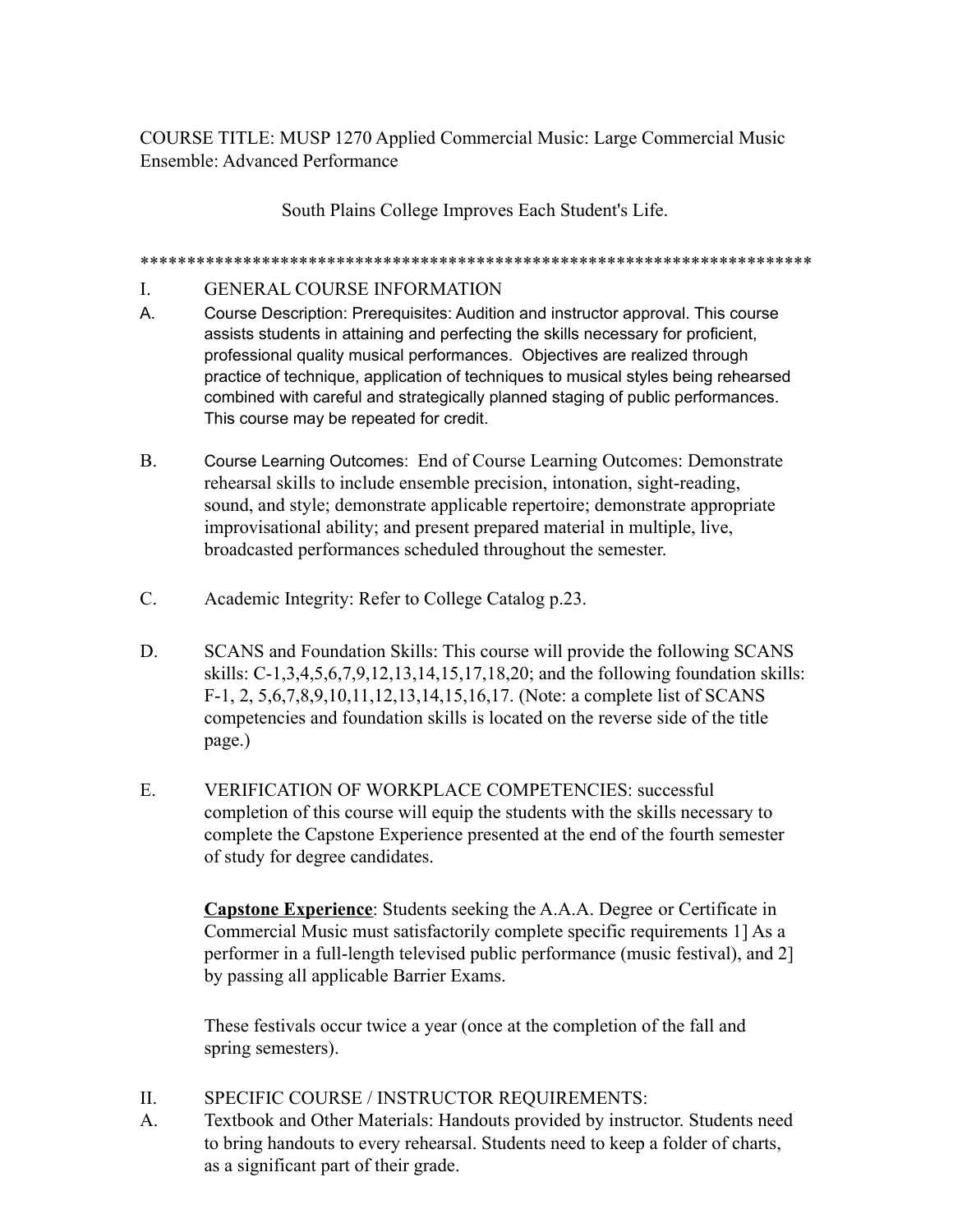B. Attendance/Tardiness Policy. Students are expected to attend all classes in order to be successful in a course. The student may be administratively withdrawn from the course when absences become excessive as defined in the course syllabus.

When an unavoidable reason for class absence arises, such as illness, an official trip authorized by the college or an official activity, the instructor may permit the student to make up work missed. It is the student's responsibility to complete work missed within a reasonable period of time as determined by the instructor. Students are officially enrolled in all courses for which they pay tuition and fees at the time of registration. Should a student, for any reason, delay in reporting to a class after official enrollment, absences will be attributed to the student from the first class meeting.

Students who enroll in a course but have "Never Attended" by the official census date, as reported by the faculty member, will be administratively dropped by the Office of Admissions and Records. A student who does not meet the attendance requirements of a class as stated in the course syllabus and does not officially withdraw from that course by the official census date of the semester, may be administratively withdrawn from that course and receive a grade of "X" or "F" as determined by the instructor. Instructors are responsible for clearly stating their administrative drop policy in the course syllabus, and it is the student's responsibility to be aware of that policy.

It is the student's responsibility to verify administrative drops for excessive absences through MySPC using his or her student online account. If it is determined that a student is awarded financial aid for a class or classes in which the student never attended or participated, the financial aid award will be adjusted in accordance with the classes in which the student did attend/participate and the student will owe any balance resulting from the adjustment.

Absence and tardiness degrade the effectiveness of a performing ensemble, so enthusiastic attendance is required. After 2 absences, each absence thereafter reduces your average by one letter grade. 4 successive absences (2 weeks) will give the instructor grounds to drop the student with an X or an F, at the instructor's discretion. Students arriving after appointed class time are tardy. Students not ready to rehearse by 10 minutes after the class is scheduled to begin are tardy. The instructor will be the final arbiter of excused absences.

This course requires attendance of an additional 16 hours of supervised instruction. This may include the following: Outside of school performances Additional scheduled rehearsals Audio for Video tracking in CB170 Fest week attendance (5 hours per night)

Assignment Policy. Assignments will consist of learning and rehearsing material chosen by the instructor**.** NOTE: Class time is ensemble rehearsal time. The student is expected to prepare individually, outside of class. The ensemble instructor will help in difficult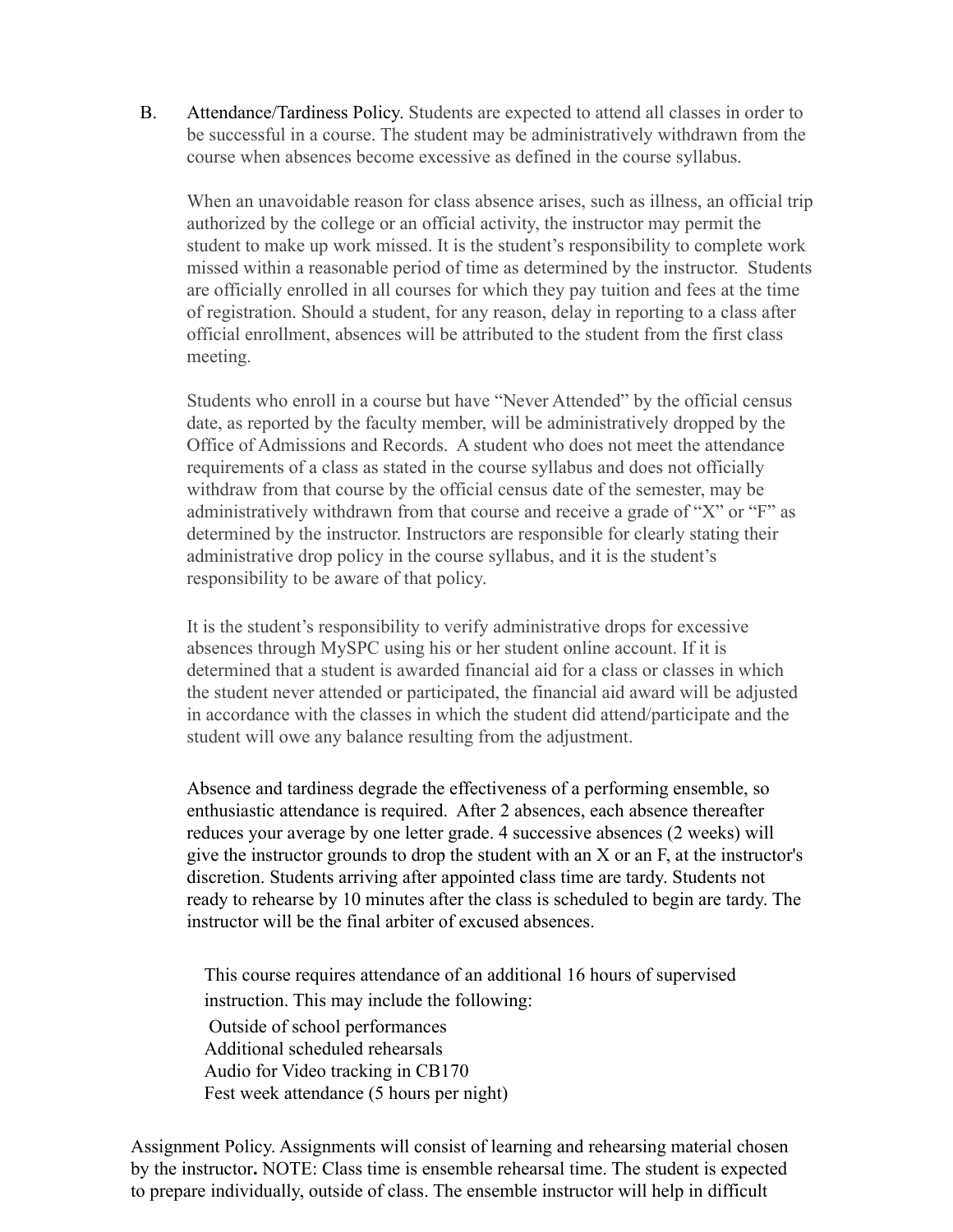areas, as will your private lesson instructor,

Students are required to keep a folder of all printed (and/or manuscript) materials received in ensemble class. Lesson activities related to the use of these materials may be a part of the course of study.

- C. Grading Policy/Procedure and/or methods of evaluation.
	- a. Attendance 20%
	- b. Folder 10%
	- c. Professionalism 20%
	- d. Musicianship 30%
	- e. Final Performance 20%

A daily grade based on item 1 and 2 will create an average for the student.

D. "Students must represent South Plains College in an acceptable manner while on stage. Therefore, to ensure quality of student representation, all ensemble students will be required to meet with instructor immediately prior to participating in any/all live performances to determine the "Performance Adequacy" of each student. If instructor(s) determine that any ensemble student is suspected to be under the influence of any medication, drug, alcohol,

or unknown substance that would prohibit student from representing South Plains College in an acceptable manner, student will not be allowed to participate in ensemble performance."

III. COURSE OUTLINE: Students will rehearse musical charts twice a week during normal class times. These charts will allow students the opportunity to learn and interpret various styles of music. Students will learn to read music, listen and interact with each other, and blend well with other musicians. The rehearsed pieces will be performed in such venues as required by the instructor.

## **Disabilities Statement**

Students with disabilities, including but not limited to physical, psychiatric, or learning disabilities, who wish to request accommodations in this class should notify the Disability Services Office early in the semester so that the appropriate arrangements may be made. In accordance with federal law, a student requesting accommodations must provide acceptable documentation of his/her disability to the Disability Services Office. For more information, call or visit the Disability Services Office at Levelland (Student Health & Wellness Office) 806-716-2577, Reese Center (Building 8) 806-716-4675, or Plainview Center (Main Office) 806-716-4302 or 806-296-9611.

Consistent with the latest CDC recommendations, we have revised our guidance for students, faculty, and staff who have a known exposure or have tested positive. Anyone with a known exposure should wear a mask for 10 days and should seek a COVID-19 test on day five after exposure. If you test positive or develop symptoms, you should